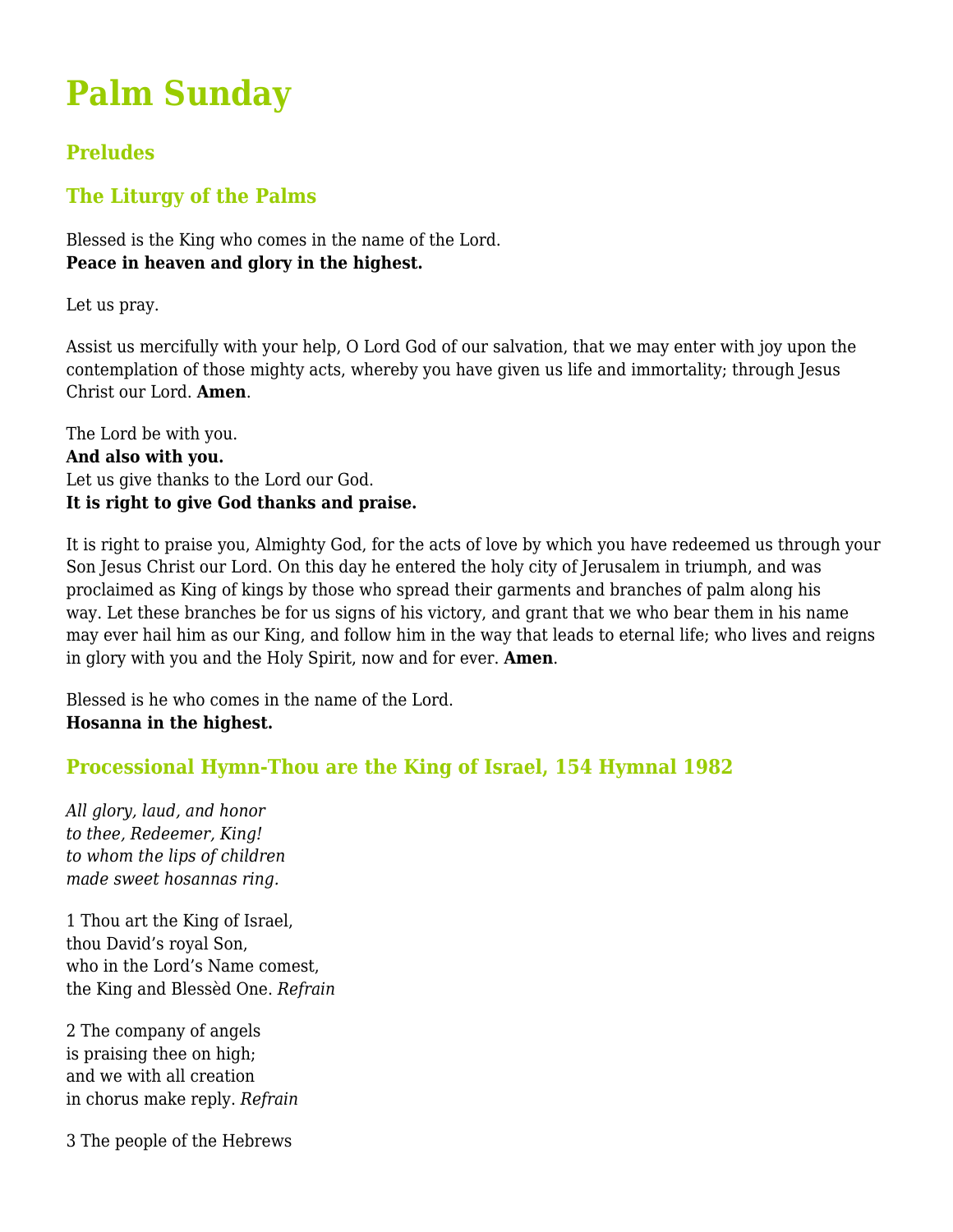with palms before thee went; our praise and prayers and anthems before thee we present. *Refrain*

4 To thee before thy passion they sang their hymns of praise; to thee, now high exalted, our melody we raise. *Refrain*

5 Thou didst accept their praises; accept the prayers we bring, who in all good delightest, thou good and gracious King. *Refrain*

# **The Opening Sentence**

Bless the Lord who forgives all our sins. **His mercy endures forever.**

# **The Collect for Palm Sunday**

Almighty and everliving God, in your tender love for the human race you sent your Son our Savior Jesus Christ to take upon him our nature, and to suffer death upon the cross, giving us the example of his great humility: Mercifully grant that we may walk in the way of his suffering, and also share in his resurrection; through Jesus Christ our Lord, who lives and reigns with you and the Holy Spirit, one God, for ever and ever. Amen.

# **The Lesson from the Hebrew Bible—Isaiah 50:4-9a**

*This section of Isaiah is a foreshadowing of what will come of Jesus, whose back will be struck, who will be spit upon, and whose face will be set like flint for Jerusalem and the cross.*

The Lord God has given me the tongue of a teacher, that I may know how to sustain the weary with a word. Morning by morning he wakens– wakens my ear to listen as those who are taught. The Lord God has opened my ear, and I was not rebellious, I did not turn backward. I gave my back to those who struck me, and my cheeks to those who pulled out the beard; I did not hide my face from insult and spitting. The Lord God helps me; therefore I have not been disgraced;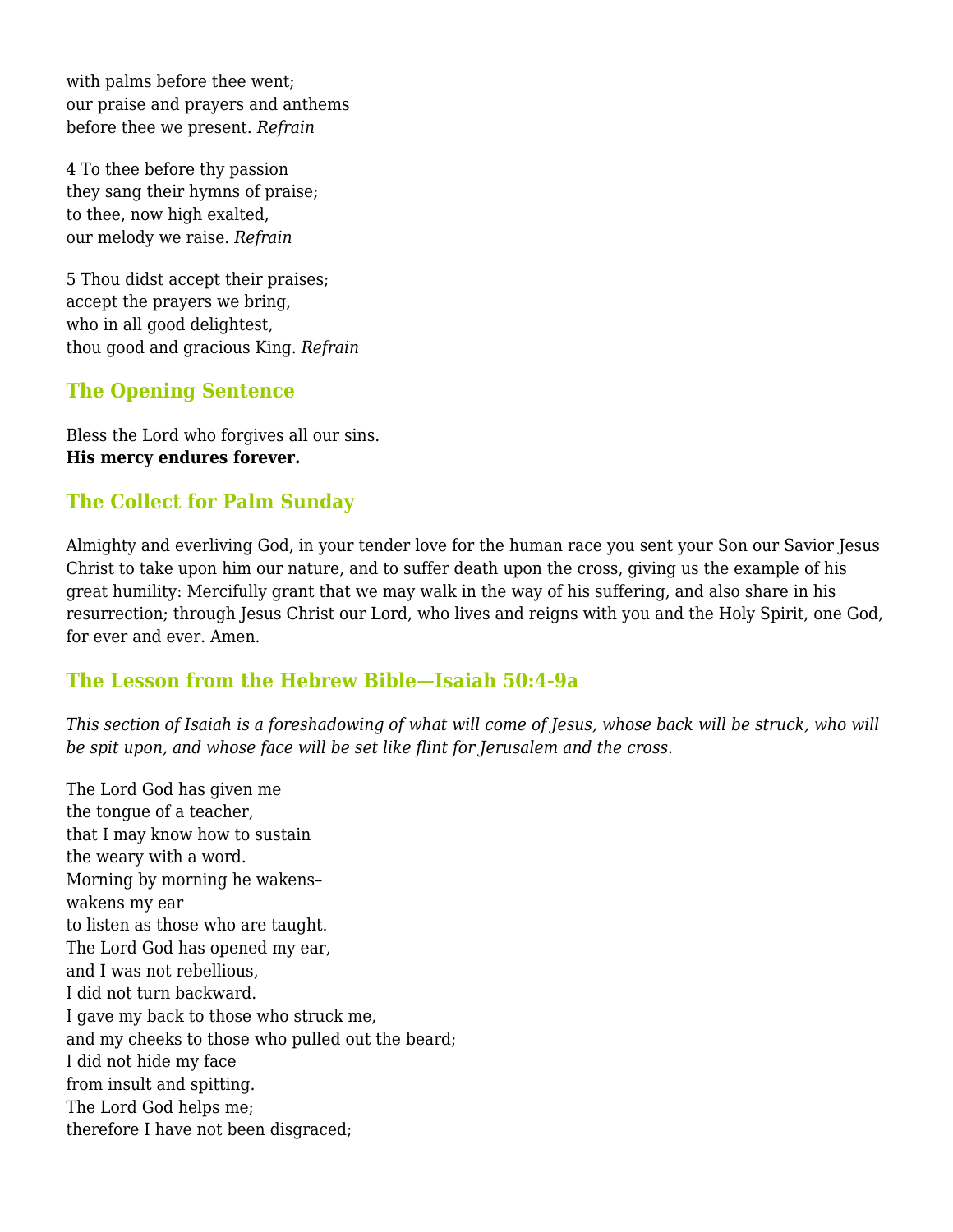therefore I have set my face like flint, and I know that I shall not be put to shame; he who vindicates me is near. Who will contend with me? Let us stand up together. Who are my adversaries? Let them confront me. It is the Lord God who helps me; who will declare me guilty?

Your word is a lantern to our feet. **And a light upon our path.**

## **The Psalm—31:9-16**

*The 31st Psalm was obviously written by someone who was in deep trouble, who feared for his life, and yet who had faith that God could save him. This psalm is the psalm that the Chief Rabbi of Ukraine has asked Christians and Jews all over the world to pray*.

9 Have mercy on me, O Lord, for I am in trouble; \* **my eye is consumed with sorrow, and also my throat and my belly.** 10 For my life is wasted with grief, and my years with sighing; \* **my strength fails me because of affliction,** and my bones are consumed. 11 I have become a reproach to all my enemies and even to my neighbors, a dismay to those of my acquaintance; \* **when they see me in the street they avoid me.** 12 I am forgotten like a dead man, out of mind; \* **I am as useless as a broken pot.** 13 For I have heard the whispering of the crowd; fear is all around; \* **they put their heads together against me; they plot to take my life.** 14 But as for me, I have trusted in you, O Lord. \* **I have said, "You are my God.** 15 My times are in your hand; \* **rescue me from the hand of my enemies, and from those who persecute me.** 16 Make your face to shine upon your servant, \* **and in your loving-kindness save me."**

# **The Epistle Lesson—Philippians 2:5-11**

*This section of Paul's Letter to the Philippians is called "The Christ Hymn". It is a poem/psalm/hymn about Jesus' Incarnation, his death, and his exaltation. It may be a fragment of the most ancient Christian hymns we have.*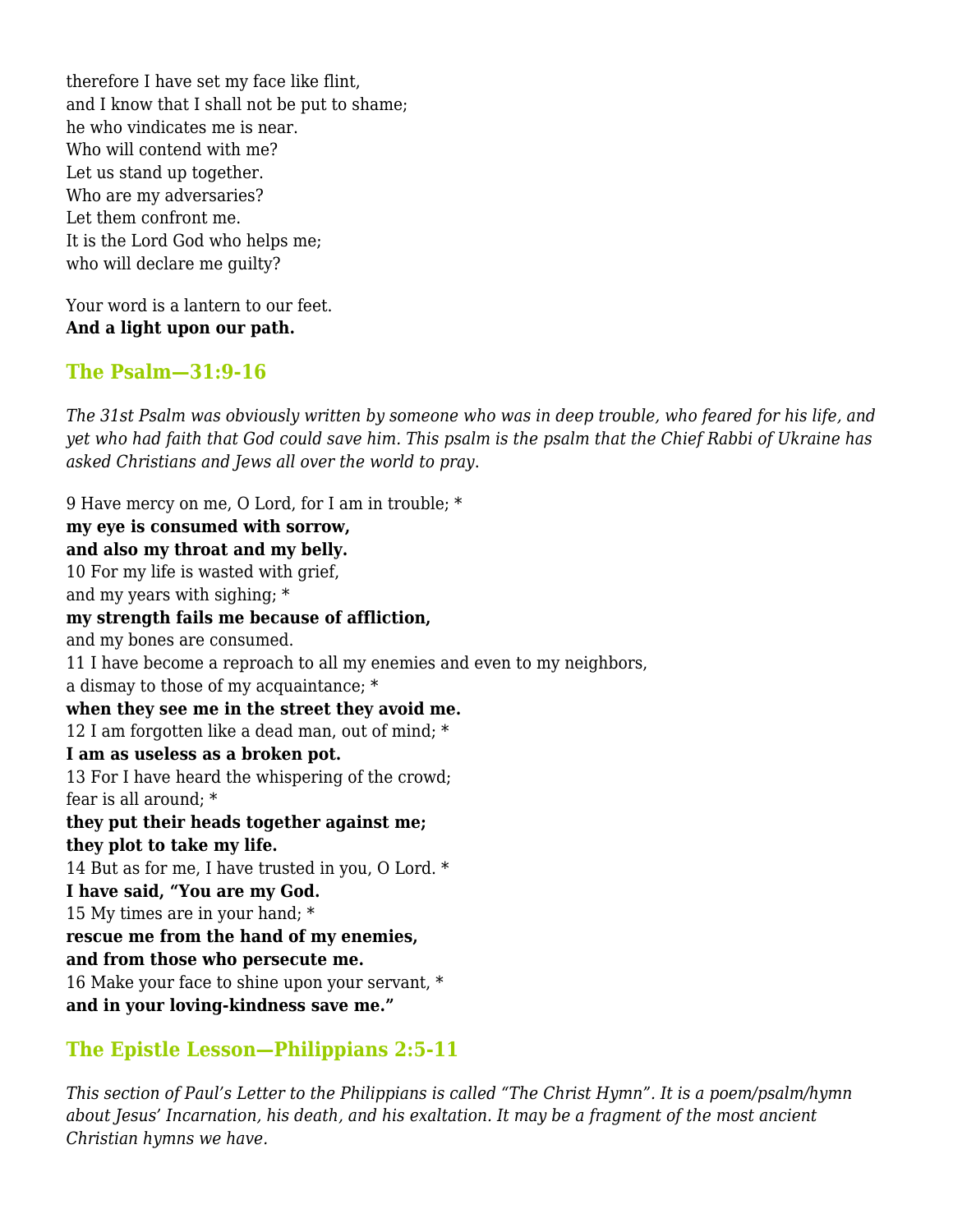Let the same mind be in you that was in Christ Jesus,

who, though he was in the form of God, did not regard equality with God as something to be exploited, but emptied himself, taking the form of a slave, being born in human likeness. And being found in human form, he humbled himself and became obedient to the point of death– even death on a cross. Therefore God also highly exalted him and gave him the name that is above every name, so that at the name of Jesus every knee should bend, in heaven and on earth and under the earth, and every tongue should confess that Jesus Christ is Lord, to the glory of God the Father.

Your word is a lantern to our feet. **And a light upon our path.**

# **The Sequence Hymn-O sacred head, sore wounded, 168 Hymnal 1982**

1 O sacred head, sore wounded, defiled and put to scorn; O kingly head, surrounded with mocking crown of thorn: what sorrow mars thy grandeur? Can death thy bloom deflower? O countenance whose splendor the hosts of heaven adore!

2 Thy beauty, long-desirèd, hath vanished from our sight; thy power is all expirèd, and quenched the light of light. Ah me! for whom thou diest, hide not so far thy grace: show me, O Love most highest, the brightness of thy face.

3 In thy most bitter passion my heart to share doth cry, with thee for my salvation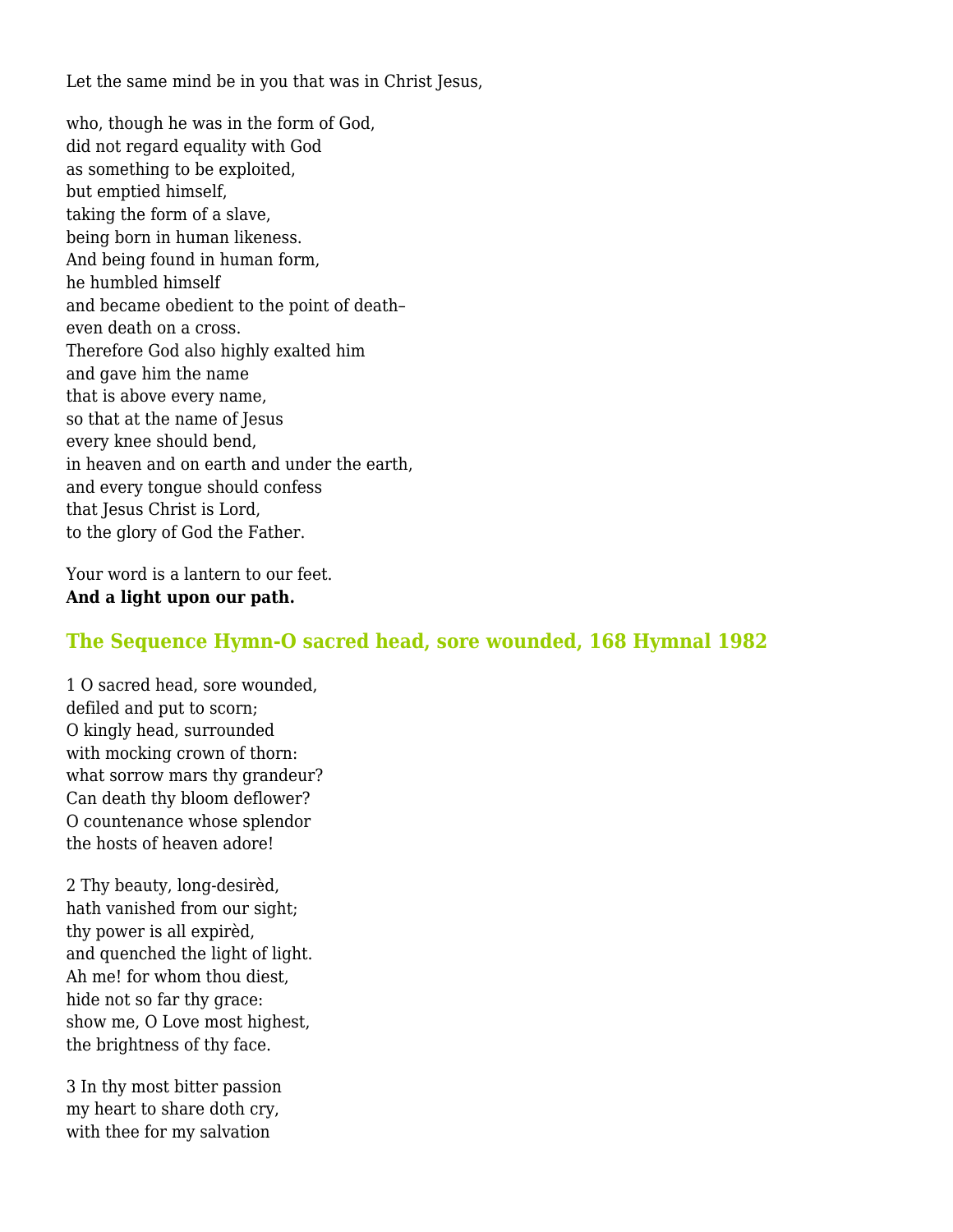upon the cross to die. Ah, keep my heart thus movèd to stand thy cross beneath, to mourn thee, well-belovèd, yet thank thee for thy death.

4 What language shall I borrow to thank thee, dearest friend, for this thy dying sorrow, thy pity without end? Oh, make me thine forever! and should I fainting be, Lord, let me never, never, outlive my love for thee.

5 My days are few, O fail not, with thine immortal power, to hold me that I quail not in death's most fearful hour; that I may fight befriended, and see in my last strife to me thine arms extended upon the cross of life.

# **The Gospel Lesson—Luke 19:28-40**

The Holy Gospel of Our Lord Jesus Christ according to Luke. **Glory to you, Lord Christ.**

After telling a parable to the crowd at Jericho, Jesus went on ahead, going up to Jerusalem. When he had come near Bethphage and Bethany, at the place called the Mount of Olives, he sent two of the disciples, saying, "Go into the village ahead of you, and as you enter it you will find tied there a colt that has never been ridden. Untie it and bring it here. If anyone asks you, 'Why are you untying it?' just say this, 'The Lord needs it.'" So those who were sent departed and found it as he had told them. As they were untying the colt, its owners asked them, "Why are you untying the colt?" They said, "The Lord needs it." Then they brought it to Jesus; and after throwing their cloaks on the colt, they set Jesus on it. As he rode along, people kept spreading their cloaks on the road. As he was now approaching the path down from the Mount of Olives, the whole multitude of the disciples began to praise God joyfully with a loud voice for all the deeds of power that they had seen, saying,

"Blessed is the king who comes in the name of the Lord!

Peace in heaven, and glory in the highest heaven!"

Some of the Pharisees in the crowd said to him, "Teacher, order your disciples to stop." He answered, "I tell you, if these were silent, the stones would shout out."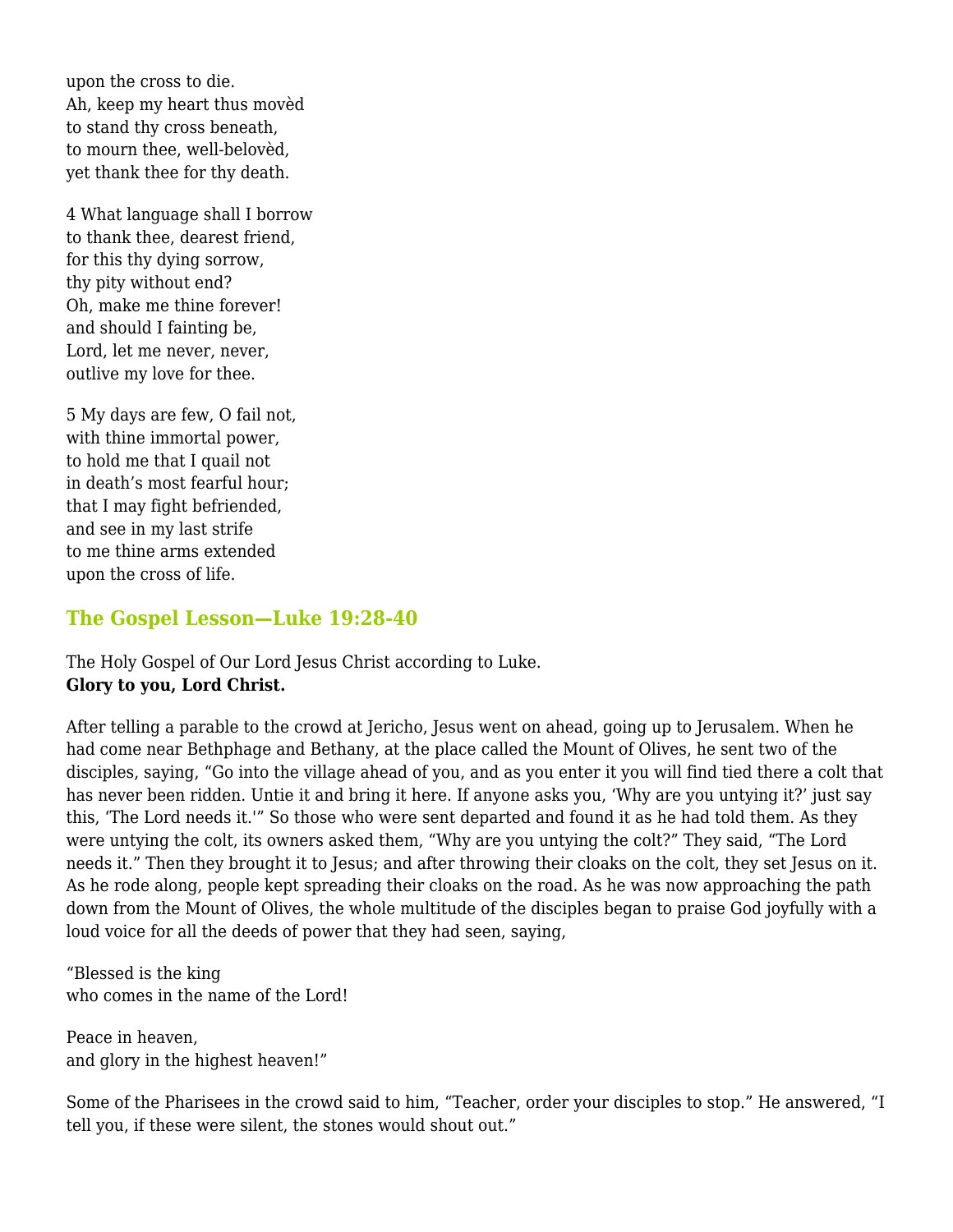#### The Gospel of the Lord. **Praise to you, Lord Christ.**

# **The Sermon**

# **The Nicene Creed**

We believe in one God, the Father, the Almighty, maker of heaven and earth, of all that is, seen and unseen. We believe in one Lord, Jesus Christ, the only Son of God, eternally begotten of the Father, God from God, Light from Light, true God from true God, begotten, not made, of one Being with the Father. Through him all things were made. For us and for our salvation he came down from heaven: by the power of the Holy Spirit he became incarnate from the Virgin Mary, and was made man. For our sake he was crucified under Pontius Pilate; he suffered death and was buried. On the third day he rose again in accordance with the Scriptures; he ascended into heaven and is seated at the right hand of the Father. He will come again in glory to judge the living and the dead, and his kingdom will have no end. We believe in the Holy Spirit, the Lord, the giver of life, who proceeds from the Father and the Son. With the Father and the Son he is worshiped and glorified. He has spoken through the Prophets. We believe in one holy catholic and apostolic Church. We acknowledge one baptism for the forgiveness of sins. We look for the resurrection of the dead, and the life of the world to come. Amen.

# **The Prayers of the People**

*Officiant* Christ, we pray that you would hear our prayers, and graft in our minds the same mind that is in you, that we might be vessels of your humility and grace.

*Intercessor* Lord Jesus, you emptied yourself, trading in the form of God for the form of a slave; we pray for the Church, and all her people and ministers. Form us into a Church that empties itself for others,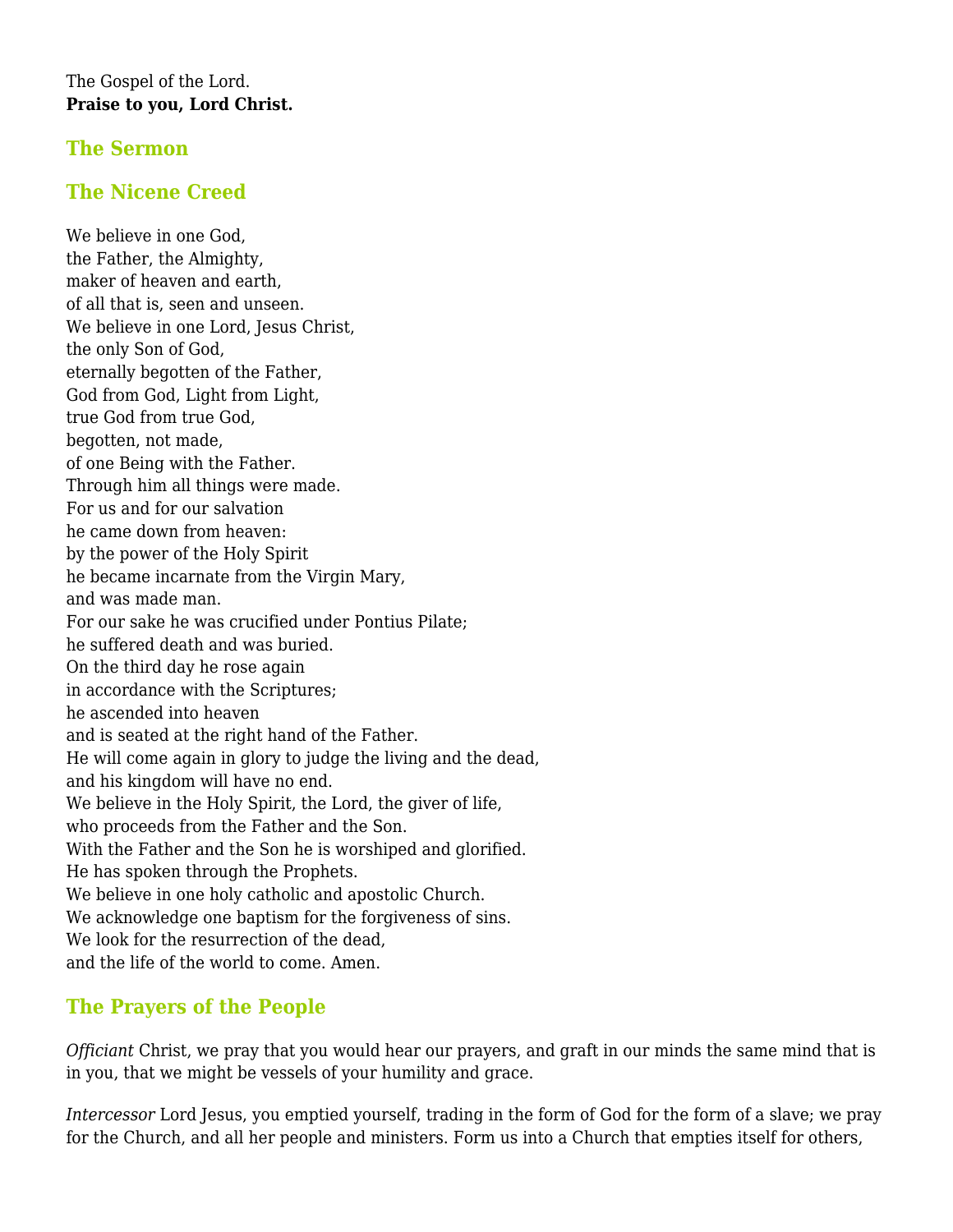and for you.

#### Lord in your mercy, **hear our prayer.**

Lord Jesus, you were born in human likeness, and found in human form; we pray for the whole human family, for the nations of the earth, and for all who live in the midst of disaster, famine, or terror.

#### Lord in your mercy, **hear our prayer.**

Lord Jesus, even after humbling yourself in your incarnation, you humbled yourself even to the point of death; we pray for our nation, our leaders, and all the people who live within these borders. Bless us with your humility.

#### Lord in your mercy, **hear our prayer.**

Lord Jesus your humility and your love for us was so broad and deep, it cost you your life. We pray for those who we love who have died, especially Mattappallil Thomas, and as you were highly exalted, may they rest with you in glory.

#### Lord in your mercy, **hear our prayer.**

In your exaltation, O Lord, you were given the name that is above every name; we pray in your name for those who are poor, those who are hungry, and those who are hurting in any way. Give them your grace.

Lord in your mercy, **hear our prayer.**

We also pray, in your name O Lord, for those who are sick (especially...); give them the gift of healing, strength, and life.

#### Lord in your mercy, **hear our prayer.**

We pray for those who are celebrating their birthdays this week, especially, John Wojnar, Katy Denechaud, Rick Sheppard, Ripley Luongo, River Luongo and Bonnie Omick and for the anniversary of Phoebe & Bucky Menter.

Lord in your mercy, **hear our prayer.**

And we pray for those who are serving our country at home or abroad, especially, Christopher, Garrison, Richard, Stephen, Patrick, Esteban, Jeremy, Dan, Stewart, Wyatt, and Andrew.

#### Lord in your mercy, **hear our prayer.**

*Officiant* You humbled yourself in the manger, and you humbled yourself on the cross; and to you O Lord we bend our knee with those above and those below, to the glory of God the Father. **Amen**.

# **The Confession of Sin**

Let us confess our sins against God and our neighbor.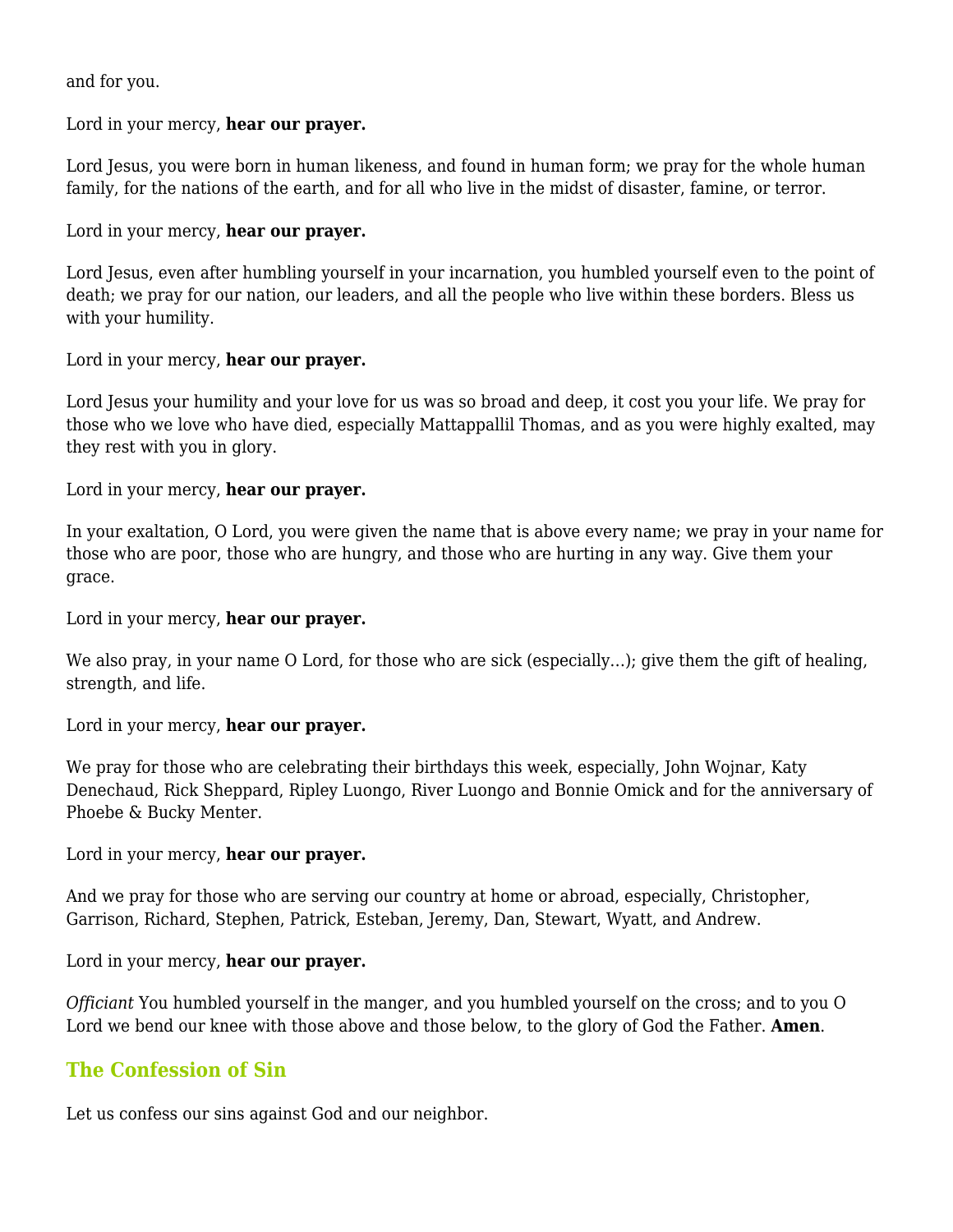**Most merciful God, we confess that we have sinned against you in thought, word, and deed, by what we have done, and by what we have left undone. We have not loved you with our whole heart; we have not loved our neighbors as ourselves. We are truly sorry and we humbly repent. For the sake of your Son Jesus Christ, have mercy on us and forgive us; that we may delight in your will, and walk in your ways, to the glory of your Name. Amen.**

Almighty God have mercy on you, forgive you all your sins through our Lord Jesus Christ, strengthen you in all goodness, and by the power of the Holy Spirit keep you in eternal life. **Amen**.

# **The Peace**

The peace of the Lord be always with you. **And also with you.**

# **The Offertory**

Sing Hosanna, by Lloyd Larson

# **The Eucharistic Prayer**

The Lord be with you. **And also with you.** Lift up your hearts. **We lift them to the Lord.** Let us give thanks to the Lord our God. **It is right to give God thanks and praise.**

It is right, and a good and joyful thing, always and every-where to give thanks to you, Father Almighty, Creator of heaven and earth.

Through Jesus Christ our Lord. For our sins he was lifted high upon the cross, that he might draw the whole world to himself; and, by his suffering and death, he became the source of eternal salvation for all who put their trust in him.

Therefore we praise you, joining our voices with Angels and Archangels and with all the company of heaven, who for ever sing this hymn to proclaim the glory of your Name:

**Holy, Holy, Holy Lord, God of power and might, heaven and earth are full of your glory. Hosanna in the highest. Blessed is he who comes in the name of the Lord.**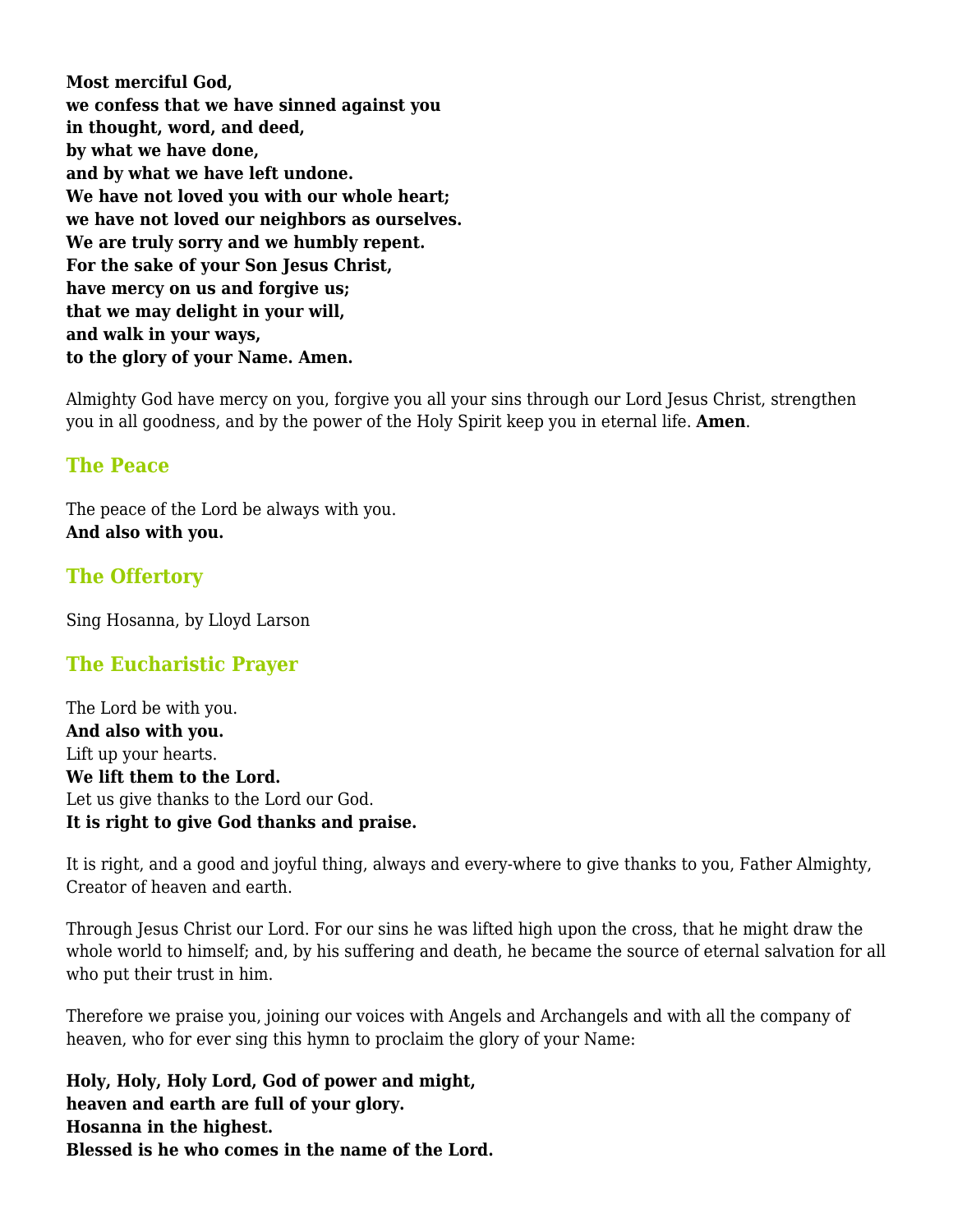#### **Hosanna in the highest.**

Holy and gracious Father: In your infinite love you made us for yourself, and, when we had fallen into sin and become subject to evil and death, you, in your mercy, sent Jesus Christ, your only and eternal Son, to share our human nature, to live and die as one of us, to reconcile us to you, the God and Father of all.

He stretched out his arms upon the cross, and offered himself, in obedience to your will, a perfect sacrifice for the whole world.

On the night he was handed over to suffering and death, our Lord Jesus Christ took bread; and when he had given thanks to you, he broke it, and gave it to his disciples, and said, "Take, eat: This is my Body, which is given for you. Do this for the remembrance of me."

After supper he took the cup of wine; and when he had given thanks, he gave it to them, and said, "Drink this, all of you: This is my Blood of the new Covenant, which is shed for you and for many for the forgiveness of sins. Whenever you drink it, do this for the remembrance of me."

Therefore we proclaim the mystery of faith:

**Christ has died. Christ is risen. Christ will come again.**

We celebrate the memorial of our redemption, O Father, in this sacrifice of praise and thanksgiving. Recalling his death, resurrection, and ascension, we offer you these gifts. Sanctify them by your Holy Spirit to be for your people the Body and Blood of your Son, the holy food and drink of new and unending life in him.

Sanctify us also that we may faithfully receive this holy Sacrament, and serve you in unity, constancy, and peace; and at the last day bring us with all your saints into the joy of your eternal kingdom. All this we ask through your Son Jesus Christ: By him, and with him, and in him, in the unity of the Holy Spirit all honor and glory is yours, Almighty Father, now and for ever. **Amen**.

# **The Lord's Prayer**

**Our Father who art in heaven, hallowed be thy Name, thy kingdom come, thy will be done, on earth as in heaven. Give us this day our daily bread. And forgive us our trespasses as we forgive those who trespass against us. And lead us not into temptation, But deliver us from evil. For thine is the kingdom, the power, and the glory,**